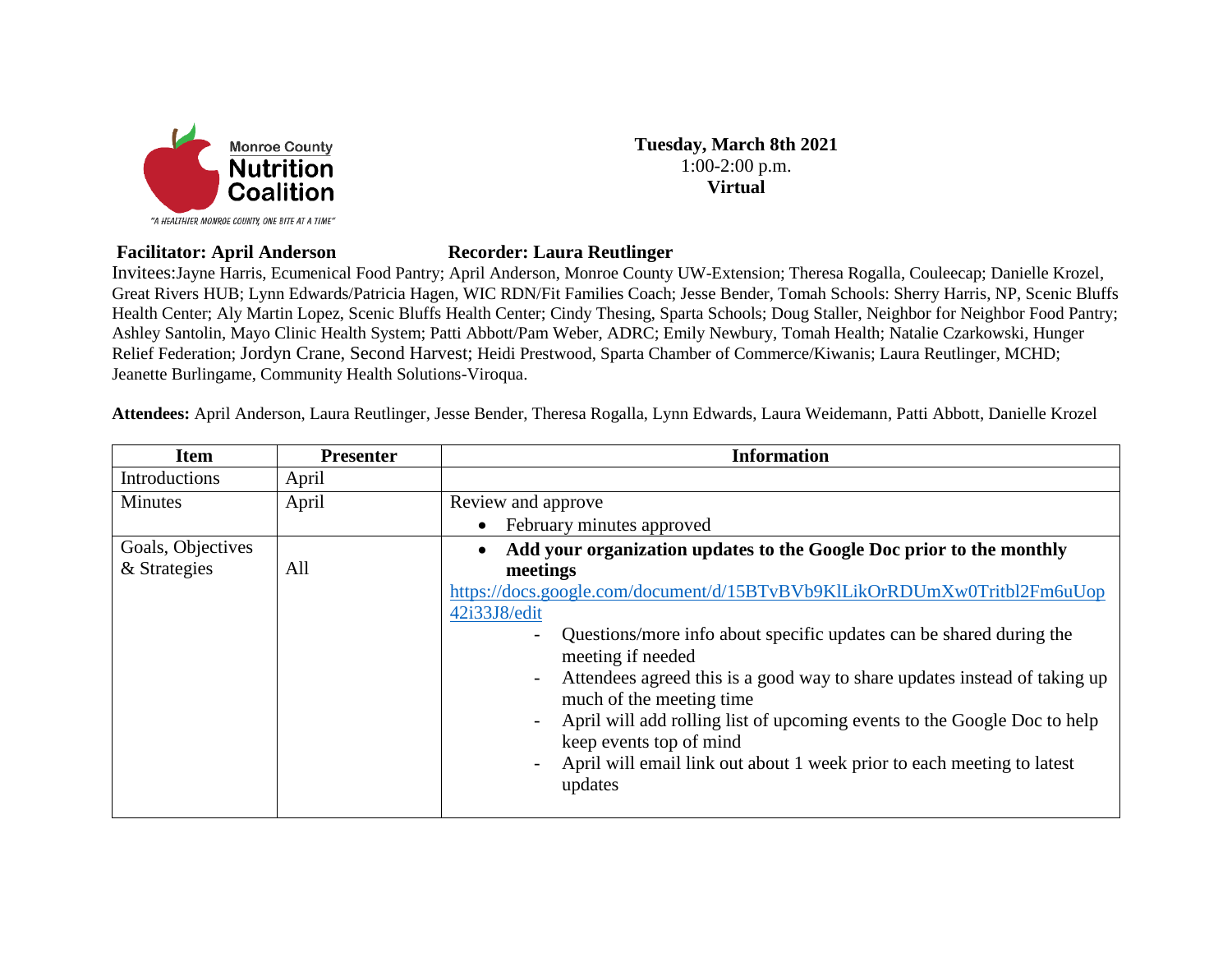| What can we add to the agenda? (In place of organization updates)              |
|--------------------------------------------------------------------------------|
| April would like assistance with agenda items. If you have anything to         |
| add the the next meeting, contact April                                        |
| Are there speakers that can be invited to the meeting?<br>Е                    |
| Sharing resources during the meeting<br>п                                      |
| Questions/highlights from other organizations that you notice in<br>the update |
| Organization Spotlight- each month will feature a different org                |
| Take a few minutes to share about your org, highlight resources                |
| available/something unique that others may not know. This can help us          |
| better utilize each other's services/resources in the future.                  |
| April (UW-Extention) will go first in April<br>$\circ$                         |
| Patti (ADRC) - May<br>$\circ$                                                  |
| Jesse (Tomah Schools)--July<br>$\circ$                                         |
| We will plan the rest at the next meeting<br>$\circ$                           |
|                                                                                |
| <b>Dining with Diabetes Program</b>                                            |
| o April hoping to partner with other organizations, RDs, Diabetes              |
| educators, etc, to offer the program. If you are interested in helping or      |
| have questions, reach out to April.                                            |
|                                                                                |
| <b>March is National Nutrition Month</b>                                       |
| See Lynn's updates in the Google Doc                                           |
| https://docs.google.com/document/d/15BTvBVb9KlLikOrRDUmXw0Tr                   |
| itbl2Fm6uUop42i33J8/edit                                                       |
| Tomah schools is doing National School Breakfast Week                          |
| UW-Extention is promoting social media info                                    |
|                                                                                |
| <b>Summer Events</b>                                                           |
| April has already been contacted by Sparta Farmers Market to see if she        |
| wants to be featured on the Band Stand to share nutrition-related              |
| information                                                                    |
| o Sparta Bike Expo                                                             |
| $\circ$<br>$\circ$<br>$\circ$                                                  |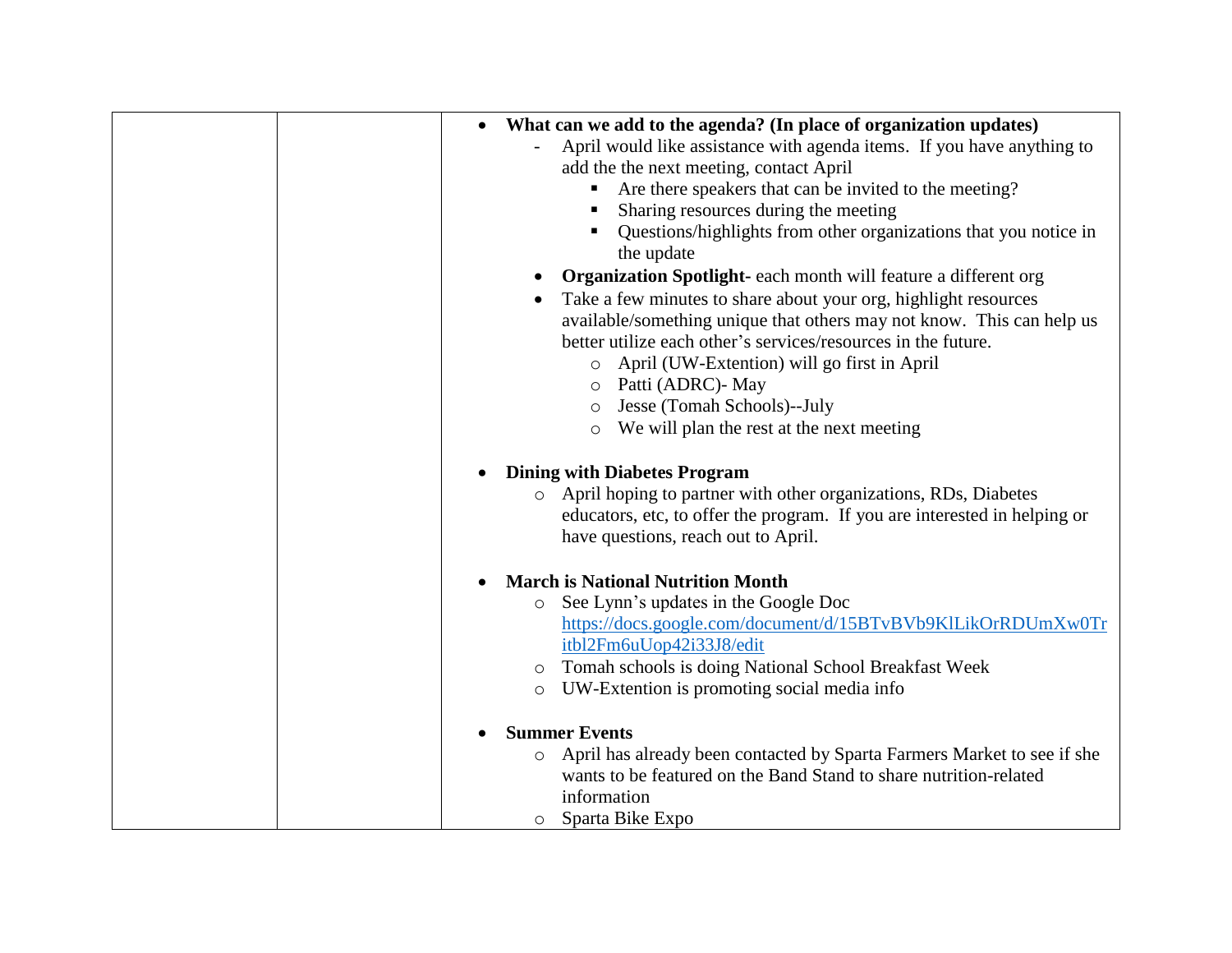|     | <b>June Dairy Breakfast</b><br>$\circ$<br>How can coalition members get involved with these events?<br>$\circ$<br>If you aren't able to be present at the events, can you help with<br>the "prep work" (handouts, information, planning)? April<br>volunteered to share info prepared on behalf of the coalition/other<br>organizations.<br>What other events can we be present at within the County?<br>$\circ$<br>Tomah Farmer's Market?<br>April has reached out the Joe Protz with Tomah Parks and<br>$\bullet$<br>Rec, has not heard back. Jesse will assist with this<br>connection.<br>Other ideas?<br>Schools will have Summer food programs going.<br>$\bullet$<br>Waiting to hear if government waivers will be extended into<br>Summer or next school year.<br>Jesse and Cindy are working together to coordinate this.<br><b>Food and Nutrition Resources Pamphlet update</b><br>WIC/Laura Weidemann has updated the pamphlet for 2022<br>Shown to the group for feedback during the meeting<br>$\circ$<br>Lynn and Laura W are working on finalizing the new brochure and will<br>$\circ$<br>email it to the group once finished. They are working to get in touch<br>with every organization to make sure info is up to date. Contact Lynn<br>Edwards with any updates, if you have not been contacted already.<br><b>Update from Jesse:</b><br>$\bullet$<br>Most schools just received funding to help recover supply chain issues.<br>Tomah receiving around \$54,000.<br>Funding is directed toward raw, minimally processed foods. Tomah<br>Schools will direct funds toward milk. |
|-----|------------------------------------------------------------------------------------------------------------------------------------------------------------------------------------------------------------------------------------------------------------------------------------------------------------------------------------------------------------------------------------------------------------------------------------------------------------------------------------------------------------------------------------------------------------------------------------------------------------------------------------------------------------------------------------------------------------------------------------------------------------------------------------------------------------------------------------------------------------------------------------------------------------------------------------------------------------------------------------------------------------------------------------------------------------------------------------------------------------------------------------------------------------------------------------------------------------------------------------------------------------------------------------------------------------------------------------------------------------------------------------------------------------------------------------------------------------------------------------------------------------------------------------------------------------------------------------------------------|
|     |                                                                                                                                                                                                                                                                                                                                                                                                                                                                                                                                                                                                                                                                                                                                                                                                                                                                                                                                                                                                                                                                                                                                                                                                                                                                                                                                                                                                                                                                                                                                                                                                      |
| All | Other things to share, new ideas, etc.?                                                                                                                                                                                                                                                                                                                                                                                                                                                                                                                                                                                                                                                                                                                                                                                                                                                                                                                                                                                                                                                                                                                                                                                                                                                                                                                                                                                                                                                                                                                                                              |